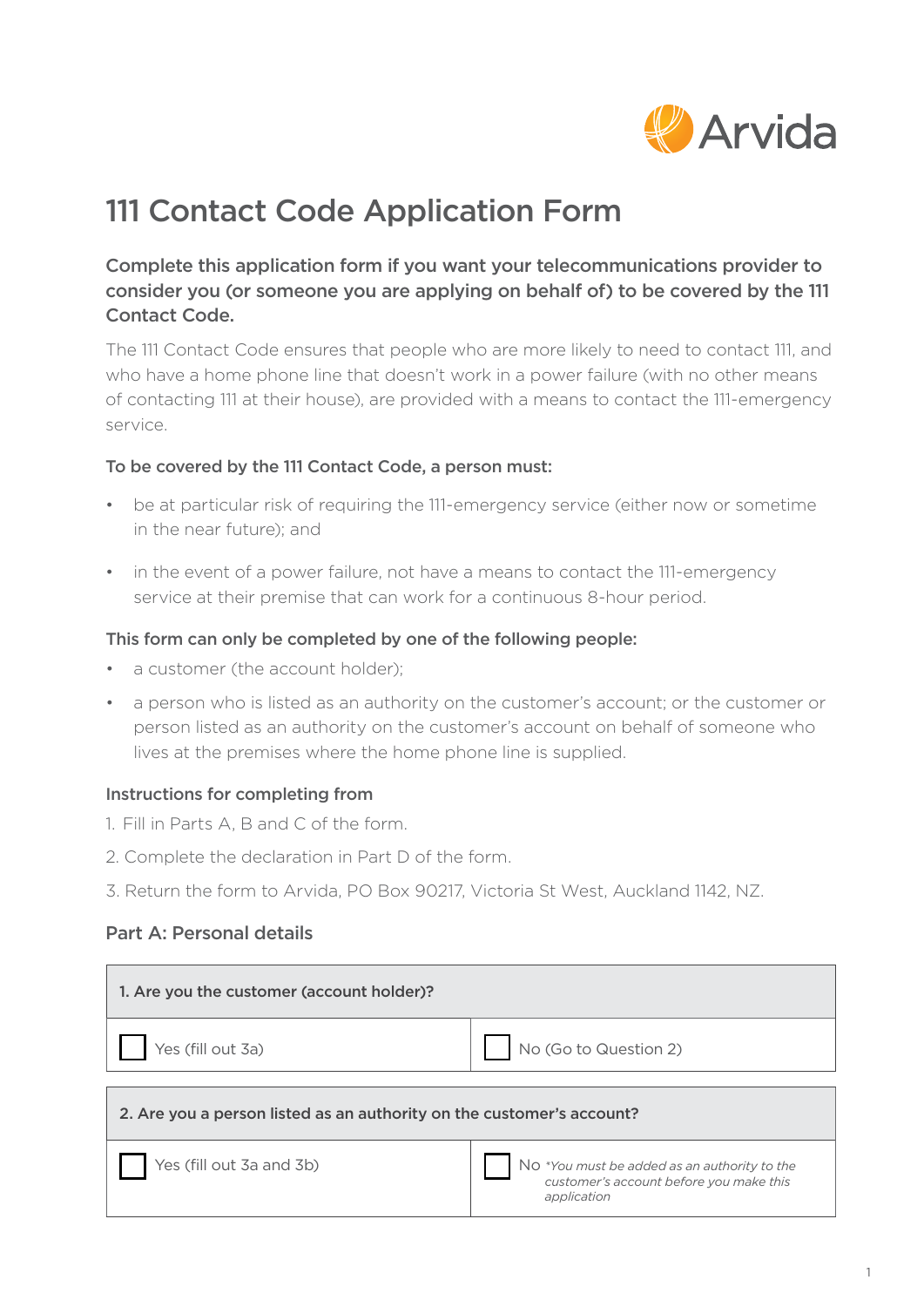| 3. Details of customer                                      |                                            |
|-------------------------------------------------------------|--------------------------------------------|
| First name(s):                                              |                                            |
| Preferred first name: (if different)                        |                                            |
| Surname or family name                                      |                                            |
| Title                                                       | Mr Ms Mrs Miss Dr<br>Other, please specify |
| Arvida community:                                           |                                            |
| What is your address:<br>(for receiving the service)        |                                            |
| Suburb/City:                                                |                                            |
| Postcode:                                                   |                                            |
| Landline phone number:                                      |                                            |
| Mobile phone number:                                        |                                            |
| Email address:                                              |                                            |
| Physical address:                                           |                                            |
| Postal address<br>(if different from above):                |                                            |
| 3b. Details of person listed as an authority on the account |                                            |
| First name(s):                                              |                                            |
| Surname or family name                                      |                                            |
| Title:                                                      | Mr Ms Mrs Miss Dr<br>Other, please specify |
| Arvida community:                                           |                                            |

What is your address: (for receiving the service)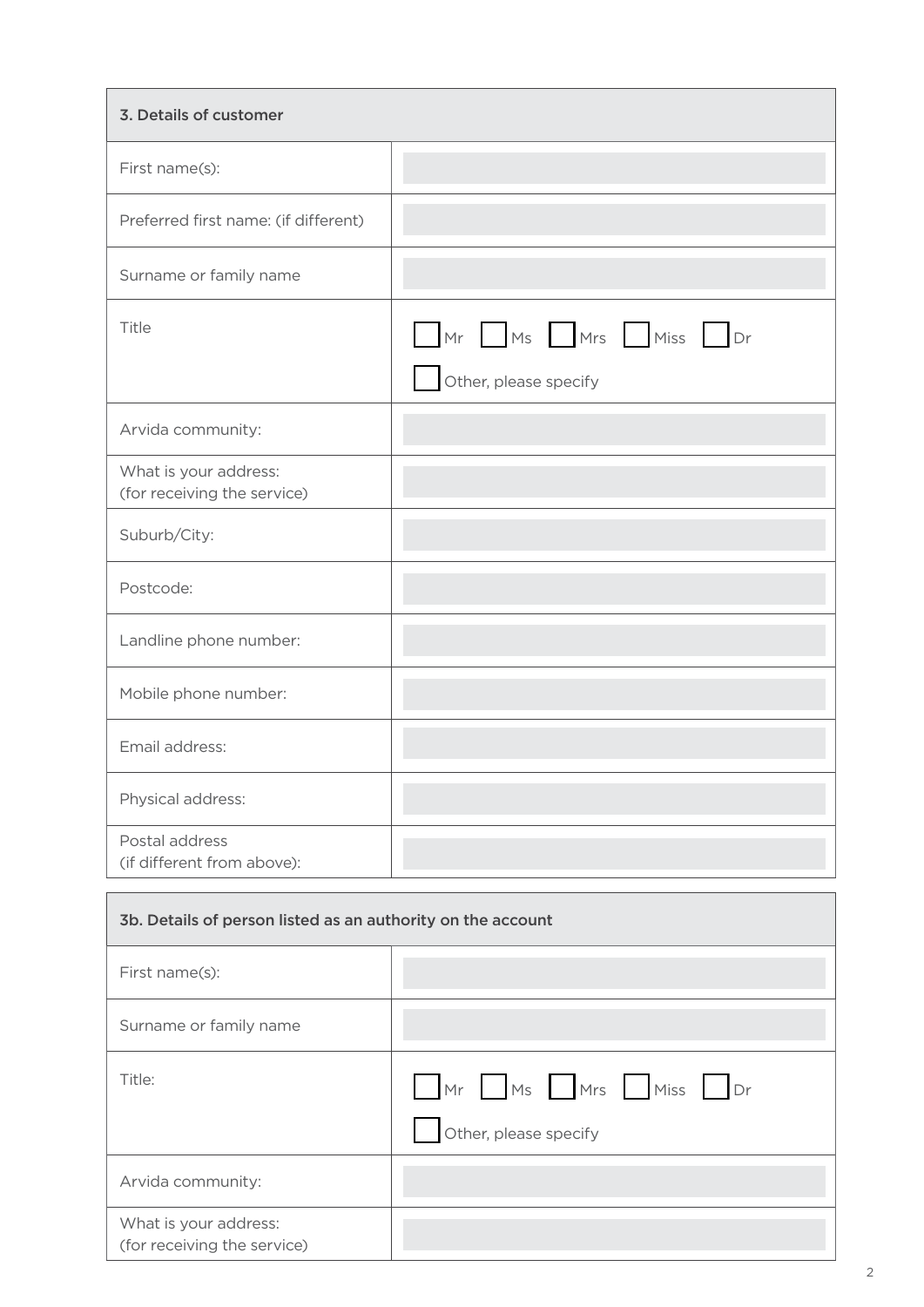| Suburb/City:                                                                                                                                              |  |
|-----------------------------------------------------------------------------------------------------------------------------------------------------------|--|
| Postcode:                                                                                                                                                 |  |
| Landline phone number:                                                                                                                                    |  |
| Mobile phone number:                                                                                                                                      |  |
| Email address:                                                                                                                                            |  |
| Physical address:                                                                                                                                         |  |
| Postal address<br>(if different from above):                                                                                                              |  |
|                                                                                                                                                           |  |
| 4. What is the preferred method of contact (please tick?)                                                                                                 |  |
| Home phone<br>Mobile phone<br>Mail<br>Email                                                                                                               |  |
|                                                                                                                                                           |  |
| 5. Are you making this application for yourself, or on behalf of someone else?                                                                            |  |
| I am applying to be covered by the 111 Code Code (Go to Part B)                                                                                           |  |
| I am applying on behalf of someone else (fill out 5a)                                                                                                     |  |
|                                                                                                                                                           |  |
| 5a. Details of person who wants to be covered by the 111 Contact Code<br>*Please only fill out this section if you are applying on behalf of someone else |  |
| I am applying on behalf of someone else (fill out 5a)                                                                                                     |  |

| First name(s):                              |                                            |
|---------------------------------------------|--------------------------------------------|
| Preferred different name (if<br>different): |                                            |
| Surname or family name:                     |                                            |
| Title:                                      | Mr Ms Mrs Miss Dr<br>Other, please specify |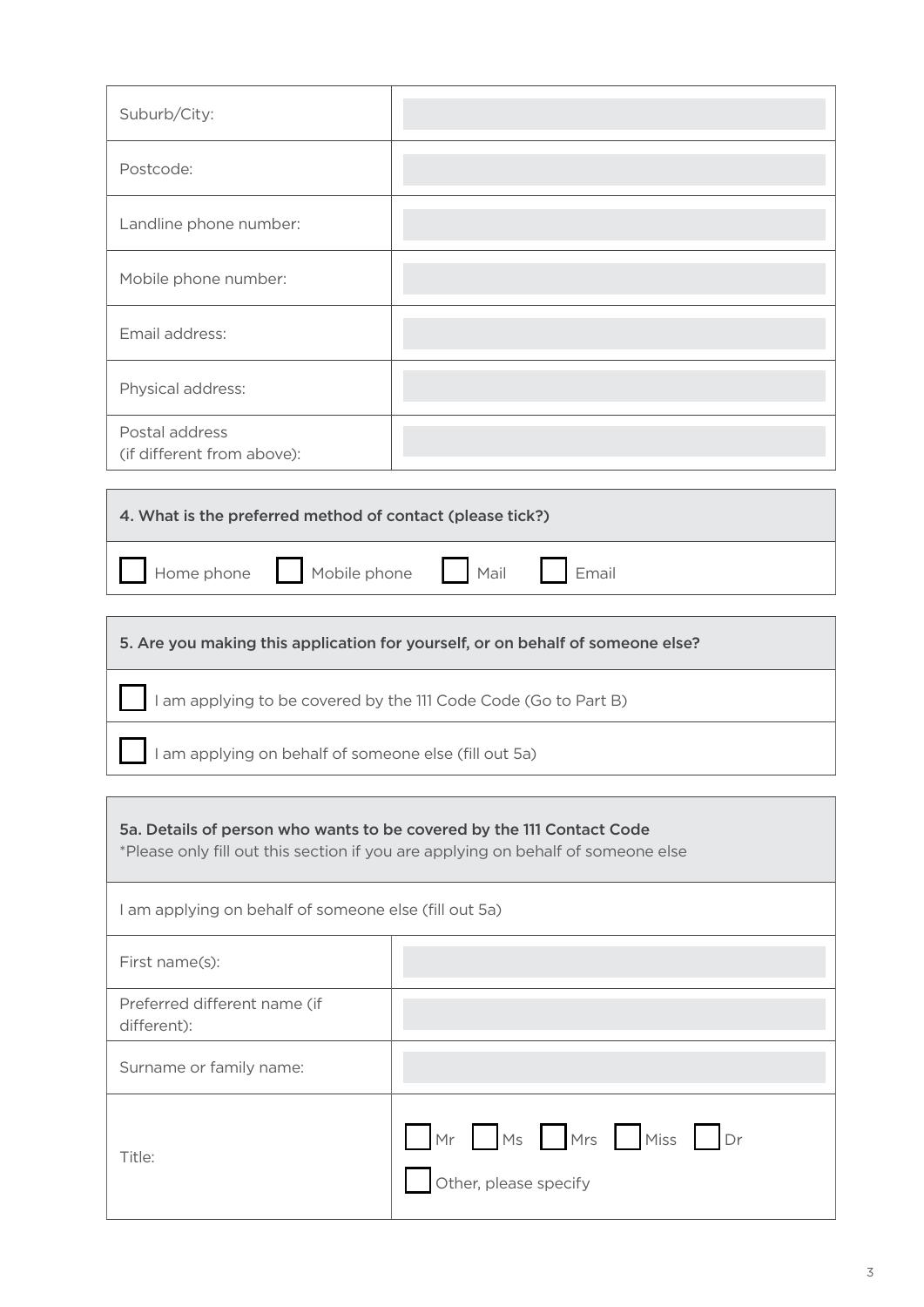## Part B - Information on the person at particular risk

### How to complete Part B:

- 1. Read Guidance Note 1 (provided with this form)
- 2. Complete Question 6 and Question 7

| 6. Please select which category most closely relates to the specific circumstance of the person<br>who wants to be covered by the 111 Contact CODE? |  |  |
|-----------------------------------------------------------------------------------------------------------------------------------------------------|--|--|
| Health Safety Disability                                                                                                                            |  |  |
| 7. Is the specific circumstance of the person permanent or temporary?                                                                               |  |  |
| Permanent   Temporary<br>*If you selected Temporary, what is the estimated period of time for this?                                                 |  |  |

## Part C - Supporting Information

#### How to complete Part C:

- 1. Read Guidance Note 2 (provided with this form)
- 2. Complete Q8

| 8. What information is being provided in support of the application?                                                                                                                                                 |  |
|----------------------------------------------------------------------------------------------------------------------------------------------------------------------------------------------------------------------|--|
| Sufficient evidence to support that you (or the person you are applying on behalf of) is (or<br>will become) at particular risk or requiring the 111-emergency service (fill in 8a)                                  |  |
| Ωr                                                                                                                                                                                                                   |  |
| Details of a nominated person we can contact to verify that you (or the person you are<br>applying on behalf of (is/or will become) at particular risk of requiring the 111-emergency<br>service (fill in 8b and 8c) |  |
|                                                                                                                                                                                                                      |  |

8a. Please specify why you (or the person you are applying for) is (or will become) at risk of requiring the 111-emergency service. \* We may request you provide supporting evidence.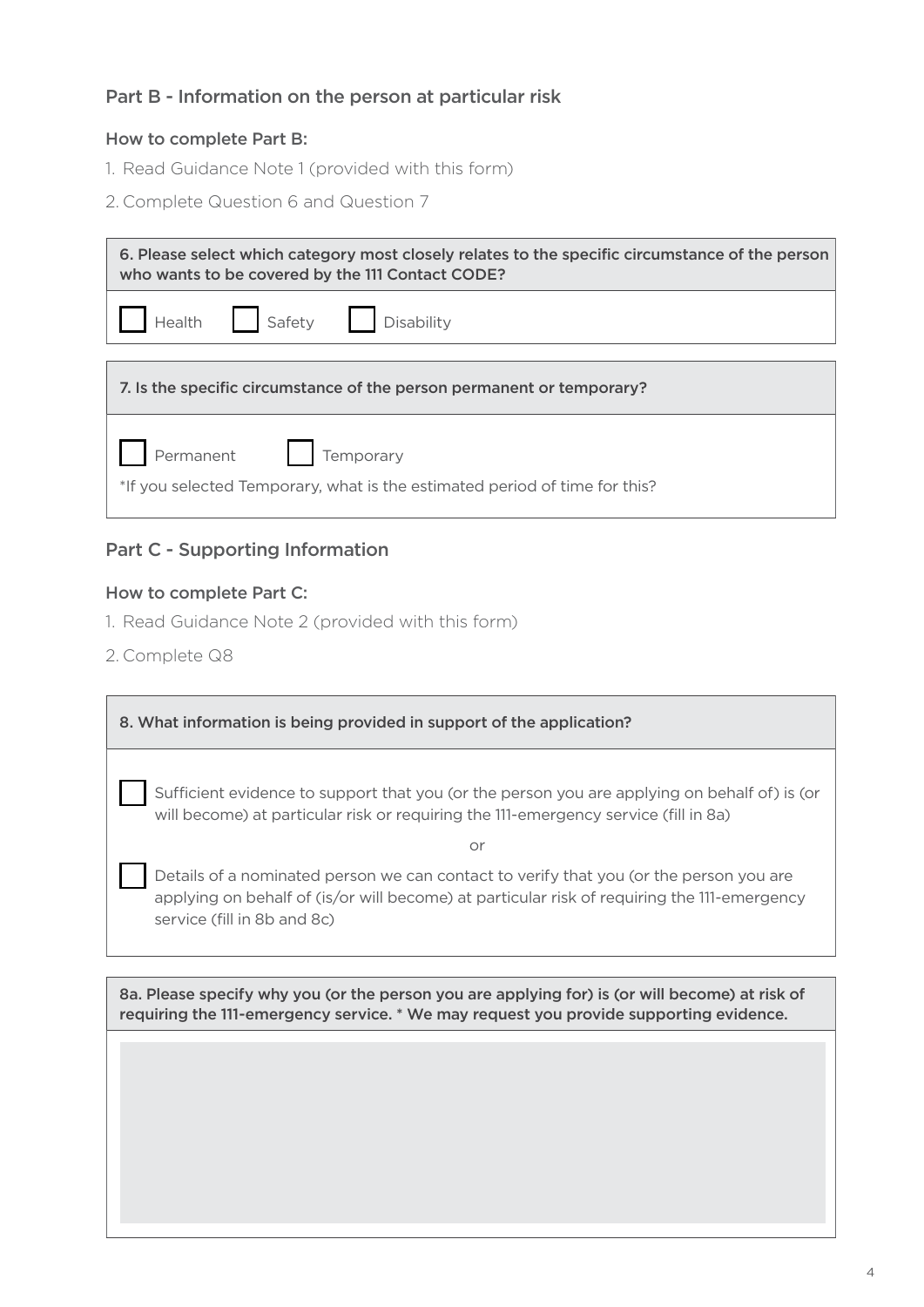#### 8b. Details of nominated person

Details of a nominated person we can contact to verify that you (or the person you are applying on behalf of) is (or will become) at particular risk of requiring the 111-emergency service. \* We may request you provide supporting evidence.

| First name(s):                |           |
|-------------------------------|-----------|
| Surname or family name:       |           |
| Occupation:                   |           |
| Organisation: (if applicable) |           |
| Telephone:                    | Mobile:   |
| Email address:                |           |
| Postal address:               |           |
| City / Town:                  | Postcode: |

| 8c. Declaration regarding nominated person                                                                                                                                                                                   |                                 |
|------------------------------------------------------------------------------------------------------------------------------------------------------------------------------------------------------------------------------|---------------------------------|
| *Please note that if you are making this application on behalf of someone else, before<br>completing this declaration, you must have received permission from that person to<br>authorise us to contact the nominated person |                                 |
|                                                                                                                                                                                                                              |                                 |
| Lauthorise Arvida to contact                                                                                                                                                                                                 | (full name of nominated person) |
| the purposes of verifying that I (or the person I am applying on behalf of) is (or will become) at<br>particular risk of requiring the 111-emergency service.                                                                |                                 |
| Signature:                                                                                                                                                                                                                   | Date:                           |